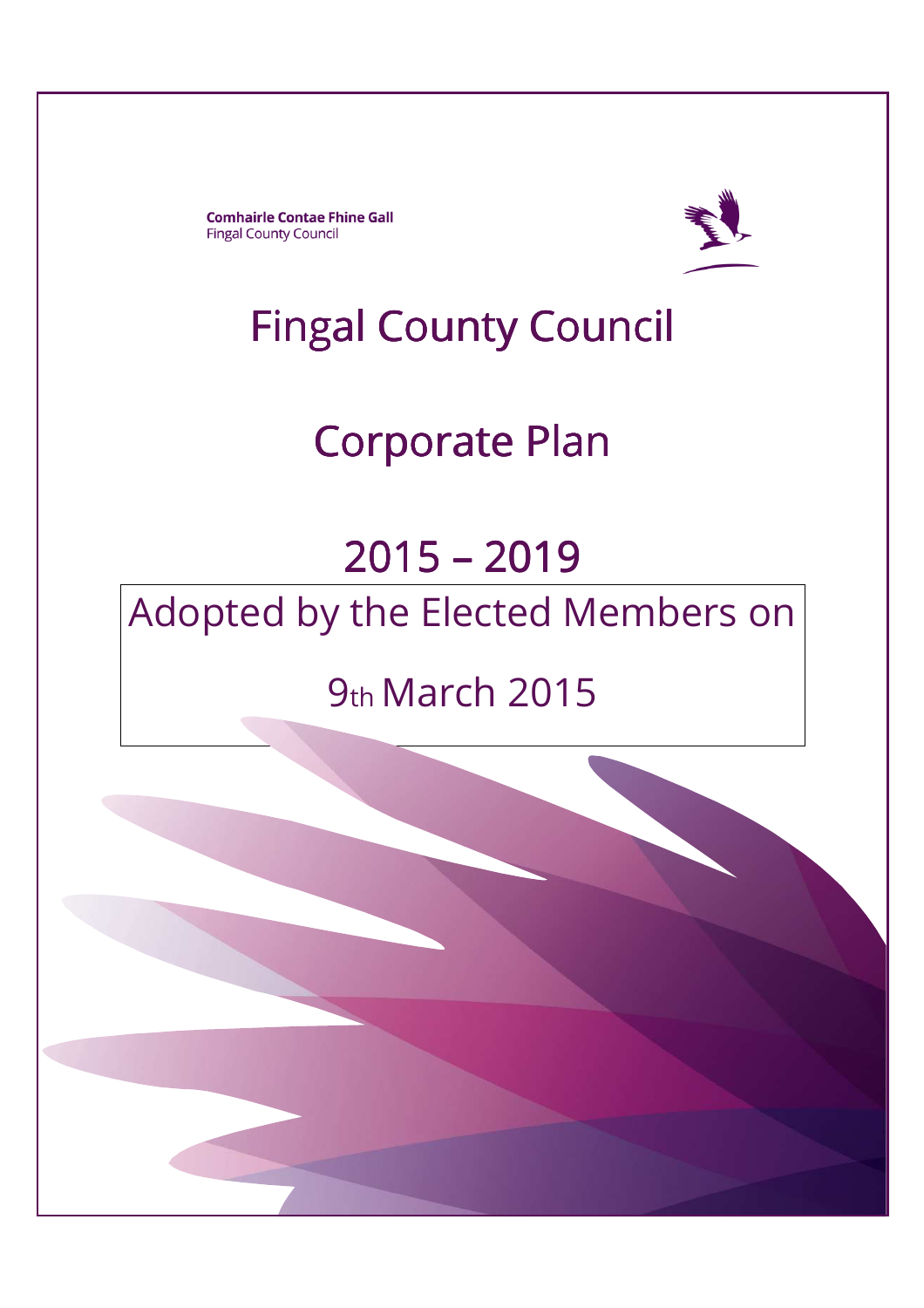#### **Introduction**

Since earlier this year, with the assistance of the newly elected Council, we have been embarking on the implementation of the most far-reaching changes in local government since the establishment of local government structures in 1898. These changes embrace all key aspects of local government – structures, functions, governance, operational efficiency and funding. We will continue to keep all stakeholders appraised of progress on an ongoing basis.

The reforms underway aim to transform local authorities to be 'the main vehicle of governance and public service at local level – leading economic, social and community development, delivering efficient and good value services, and representing citizens and communities, as effectively and accountably as possible. $11$  It is acknowledged that local government has been ahead of most sectors in the changes it has made to reduce costs and drive efficiencies and the changes underway aim to build on this and improve the level of confidence in the local government system generally, with a view to positioning it to undertake a wider role in the future. Essential to this strategic vision is the enhancement of the capacity of local government in promoting economic development and social progress, including the well-being of communities, supporting job creation efforts and economic recovery.

This Corporate Plan is a strategic framework for action for the tenure of the Council and sets out our vision for Fingal.

Our Mission Statement aptly describes a forward looking dynamic Council which is fully committed to delivering services to communities in the best and most efficient way possible. 'To be the place of choice to live, work, visit and do business in Ireland'. This is reflected through a wide range of strategic assets supporting vibrant communities, prosperous businesses and tourism. The plan will extend from 2015 – 2019 and represents a journey that will leave us all confident that the people we serve will be the better for our efforts in five years' time.



Paul Reid **Mags Murray** 

-



MADA MUAARY

Chief Executive **Mayor of Fingal County Council** 

<sup>1</sup> 'Putting People First, An Action Programme for Effective Local Government' October 2012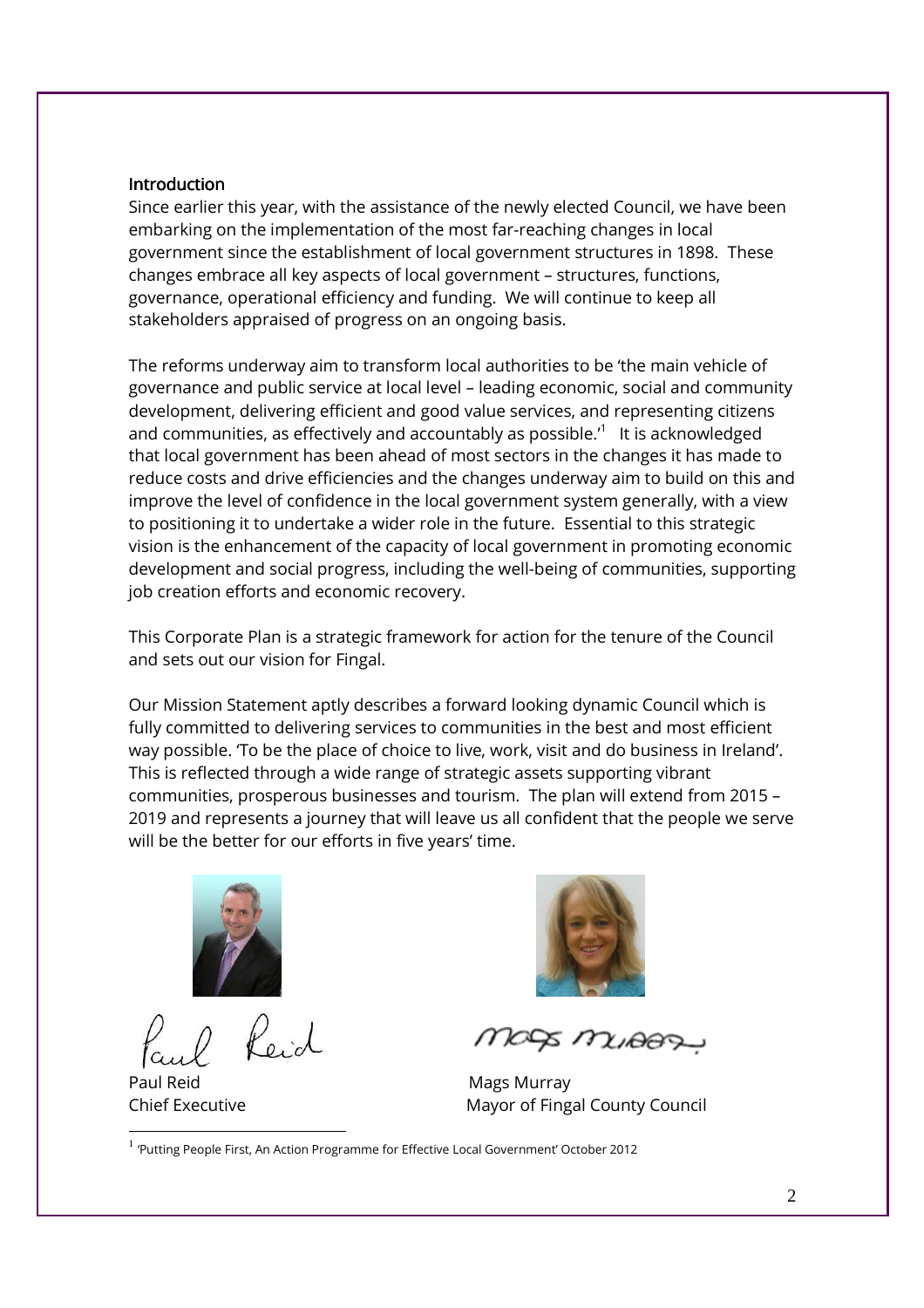

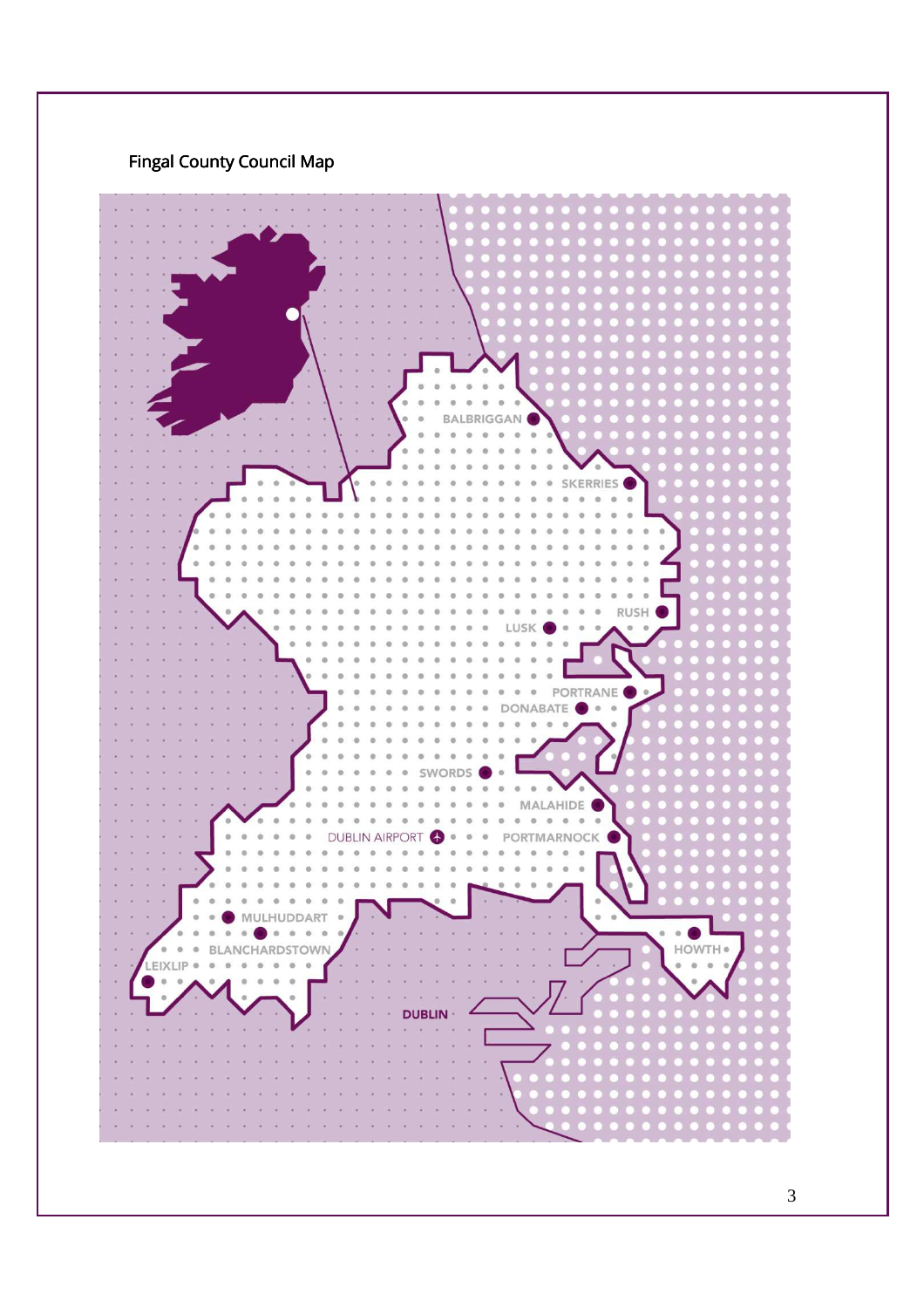#### Fingal in Context/Operating Environment

Fingal is a highly attractive place to live, work, visit and to do business. It comprises a geographical area of 450 sq.km. (173 sq. miles) stretching from Balbriggan to Blanchardstown and over to Howth. The area is defined by the diversity of its landscape. It has rural, urban and suburban locations all rolled into one county. There is 88km of coastline stretching from Sutton to Balbriggan, three large protected estuaries and salt marsh habitats and 13 major beaches.

Fingal is a place of rich cultural heritage and has developed some of the major assets of the county as visitor attractions including Ardgillan Castle, Newbridge House, Malahide Castle & Gardens and Skerries Mills. The development of the Swords Cultural Quarter will be a welcome addition to our heritage. The County has a rich tradition in arts and culture. This has been supported by Fingal County Council in establishing the Draíocht Arts Centre in Blanchardstown and the Seamus Ennis Cultural Centre in Naul. Community participation through residents associations, tidy towns groups and community groups are all an invaluable part of the development of Fingal.

We have many economic advantages on our doorstep. The Port Tunnel, road and rail infrastructure, our proximity to Dublin City and our location on the Dublin-Belfast Economic corridor will contribute to future growth in the County. Dublin Airport offers one of our best strategic advantages and is a significant economic hub in Fingal.

The County has its own Institute of Technology in Blanchardstown (ITB) and has forged very good links with Dublin City University. The ITB will form part of Dublin Technological University (DTU) during the lifespan of the Corporate Plan.

Local government is close to the citizen and Fingal County Council provides a wide range of services and facilities from roads infrastructure to parks, open spaces, community centres, libraries and housing.

#### **Population**

Fingal County Council celebrated 20 years in existence in 2014. During this time the population of the County has grown from 167,683 (Census 1996) to 273,997 (2011 census) with 29% of the population under 18 and 45% under 30. It is estimated that Fingal's population will be over 300,000 by the 2016 census an increase of approx. 9.5%. By 2021 the population is expected to be over 330,000.

#### Households

From Fingal's annual housecount survey conducted in July 2014 it is estimated that there are 102,647 residential units in the County. This can be broken down into 96,049 residential units in urban areas and 6,598 in rural areas including villages.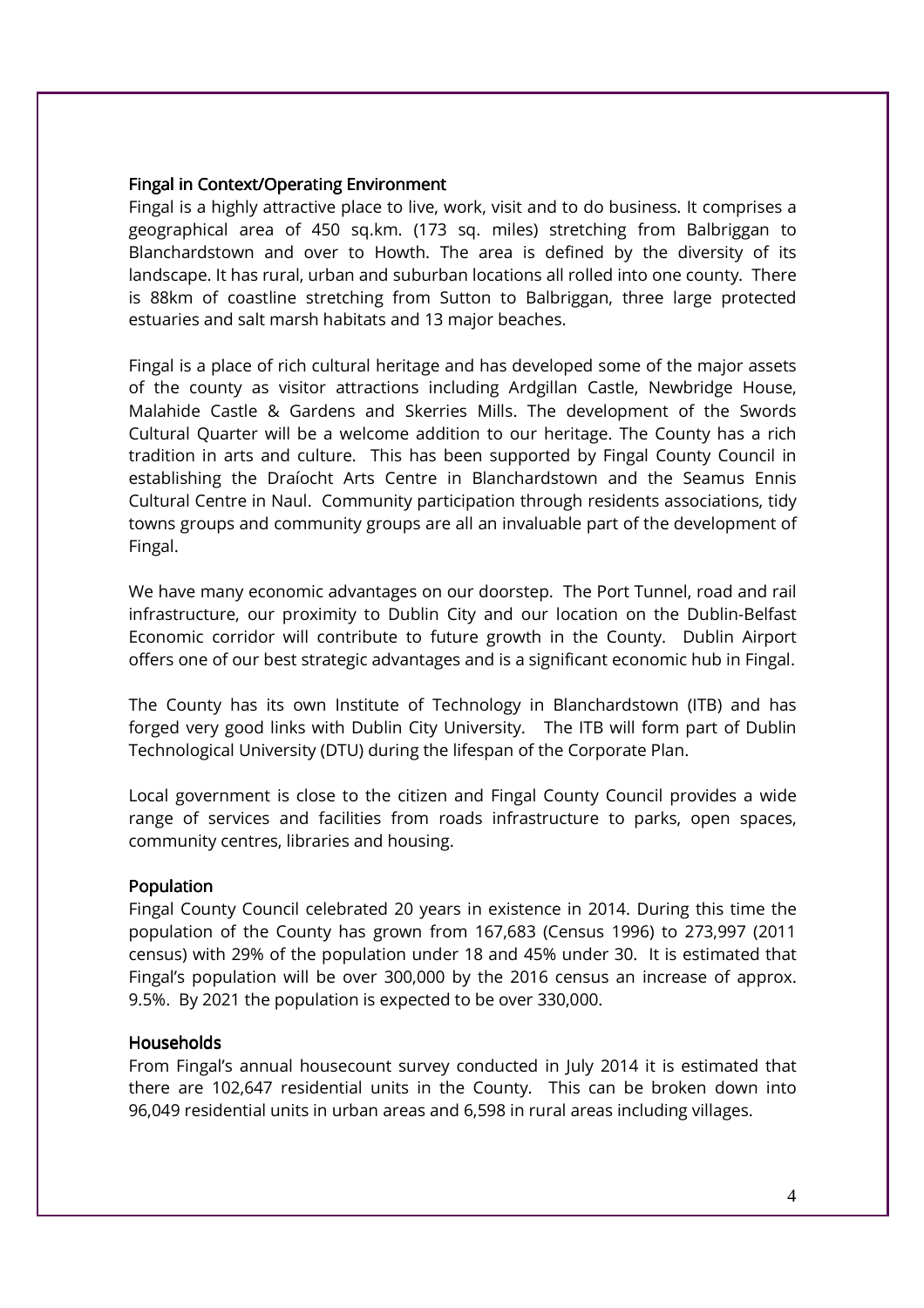In mid-2014 there were over 1,000 units at various stages of construction. In addition, there were over 12,000 units with planning permission throughout the county which had not started construction. There is sufficient zoned land to accommodate, approximately, a further 31,000 units.

The Regional Planning Guidelines set the housing targets for the Greater Dublin Area. The current targets indicate Fingal should have 142,144 units by 2022.

#### **Businesses**

The number of active businesses in Fingal is determined from the Council's rate base. Table 1 shows the number of rateable businesses has increased by 4.5% from 2010 – 2014.

#### Table 1

|                   | 2010 | 2011 | 2012 | 2013' | 2014' |
|-------------------|------|------|------|-------|-------|
| Rateable          | 5624 | 5648 | 5786 | 5811  | 5876  |
| <b>Businesses</b> |      |      |      |       |       |

#### Economic Profile

The County is renowned for its horticultural and agri-business sector. We have some of the best producers in the country who export as far away as China. It is a strategic priority of this Council to support businesses in the further development of this sector. Internationally we will continue to provide an environment to attract high level foreign direct investment and encourage indigenous companies to grow. This will be a priority over the next 5 years. The County is a major employer across all sectors with a strong supply of zoned land both industrial and residential. We have established a strong industrial base, with recognised clustering of various business sectors and we will continue to develop and promote Fingal as a place to do business.

#### Zoned land

The Fingal Development Plan 2011-2017 breaks the county into 21 different zoning types. The entire county is covered by a designated zoning. There are essentially four broad zonings, each broken down into sub-categories. The four broader zoning types can be categorised as Economic, Residential, Mixed Use/Other and Rural and Recreation. Under each category the Council has a good amount of zoned land across the various zone types. (See Appendix 3 for a list of zones broken down by type and land area (ha).

#### Environmental Scan of Fingal County Council

An analysis of the political, economic, social and technological (PEST) factors helps to inform on some of the key strategic priorities of the Council.

Political – Some of the strategic priorities for the council have been set out in recent Government Legislation and Programmes. Specifically, "Putting People First, Action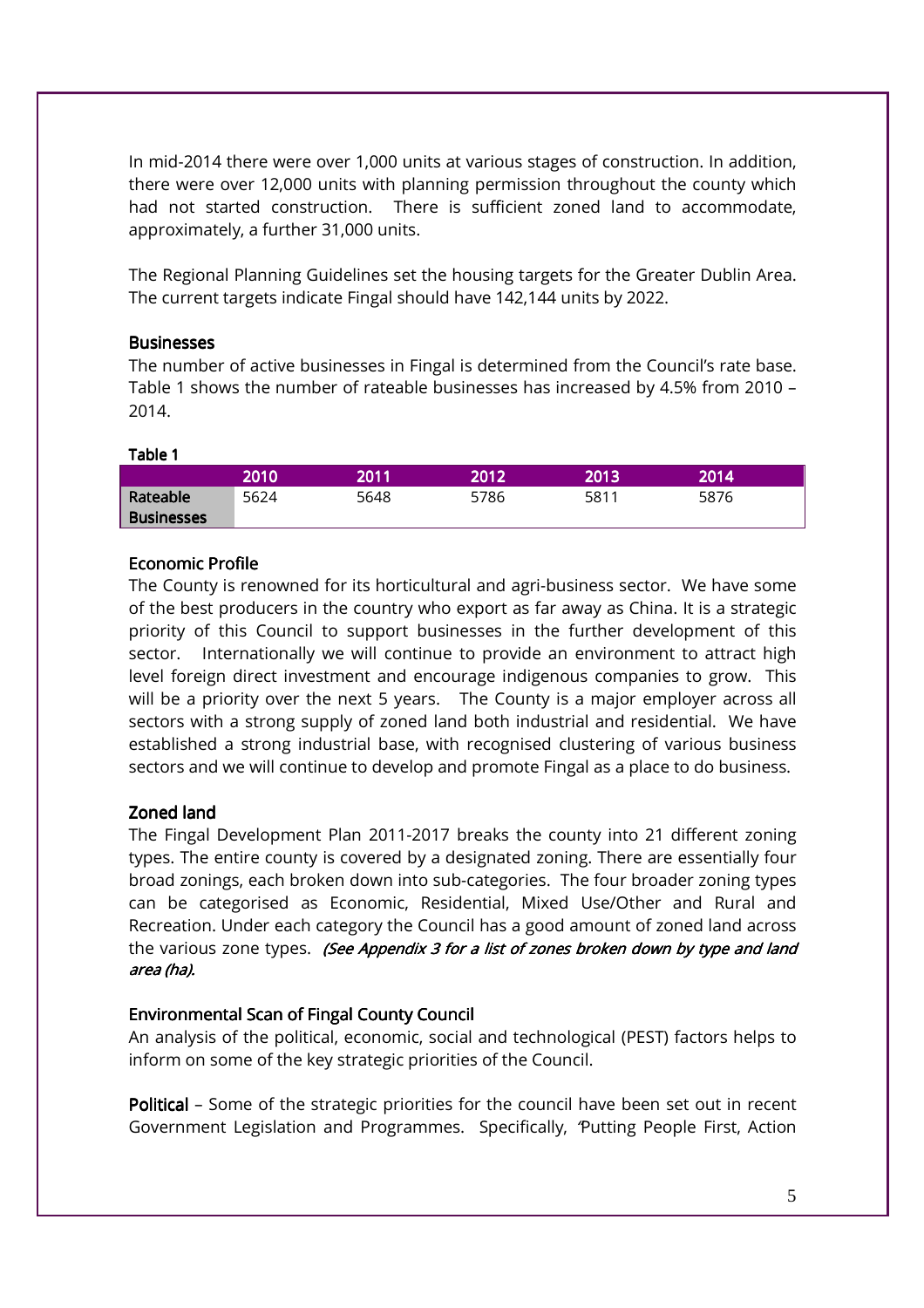Programme for Effective Local Government" and the Local Government Reform Act 2014 have set out many initiatives to strengthen the working of Local Government. These set out the need for a strengthened collaboration between the Executive and the Elected Members in areas of economic, community and local development.

**Economic** – National and international economic trends influence enterprise development in Fingal and our ability to attract foreign direct investment to the County. Ireland is now ahead of planned fiscal targets and the road to recovery in the Irish economy is underway. Unemployment is at its lowest level since 2009 at 11% and is expected to fall below 10% in 2015. It is anticipated that by 2016 there will be over 2 million people in employment. The evidence of the growing economy can be seen in the improvement in public finances and an anticipated real GNP growth in 2015 of 4.6%.

The 2006 and 2011 census shows that unemployment rates in Fingal reflect the national position and remain a challenge.

The key sectors of business operating in the Fingal area include the Information & Communication Technology sector comprising some of the world's leading companies such as Synopsys, IBM, PayPal and Symantec. The Aviation sector is a major employer and includes Aer Lingus, Dublin Airport Authority, Cityjet, Servisair and Ryanair. The Food & Beverage/Agribusiness Sector, a growing industry in Fingal, includes Keelings, Coco-Cola, Sam Dennigan and Donnellys. The Healthcare/Pharmaceutical sector includes leading companies Bristol Myers-Squibb and Mylan.

Social – Fingal is ethnically diverse, almost 22% of the population identifying with an ethnic group other than white and Irish. We have a young, well-educated and growing population which positions us well to continue to be a dynamic County. Creating the environment to increase employment in Fingal is a key objective of this Council.

Technological - embracing new developments in technology will mean Fingal County Council is ready to deliver more online services, Open Data and use communication channels such as social media better in order to keep our citizens informed and allow them access services as effectively as possible.

#### Organisational challenges

The challenges that the economic downturn brought to Fingal County Council were no different to any organisation or company over the past number of years. The staff reduction from 1600 to 1251 required a series of organisational restructuring in order to ensure that services could be maintained at reasonable levels. Fingal is fortunate in having a committed and flexible staff which has made the complete realignment of the organisation possible.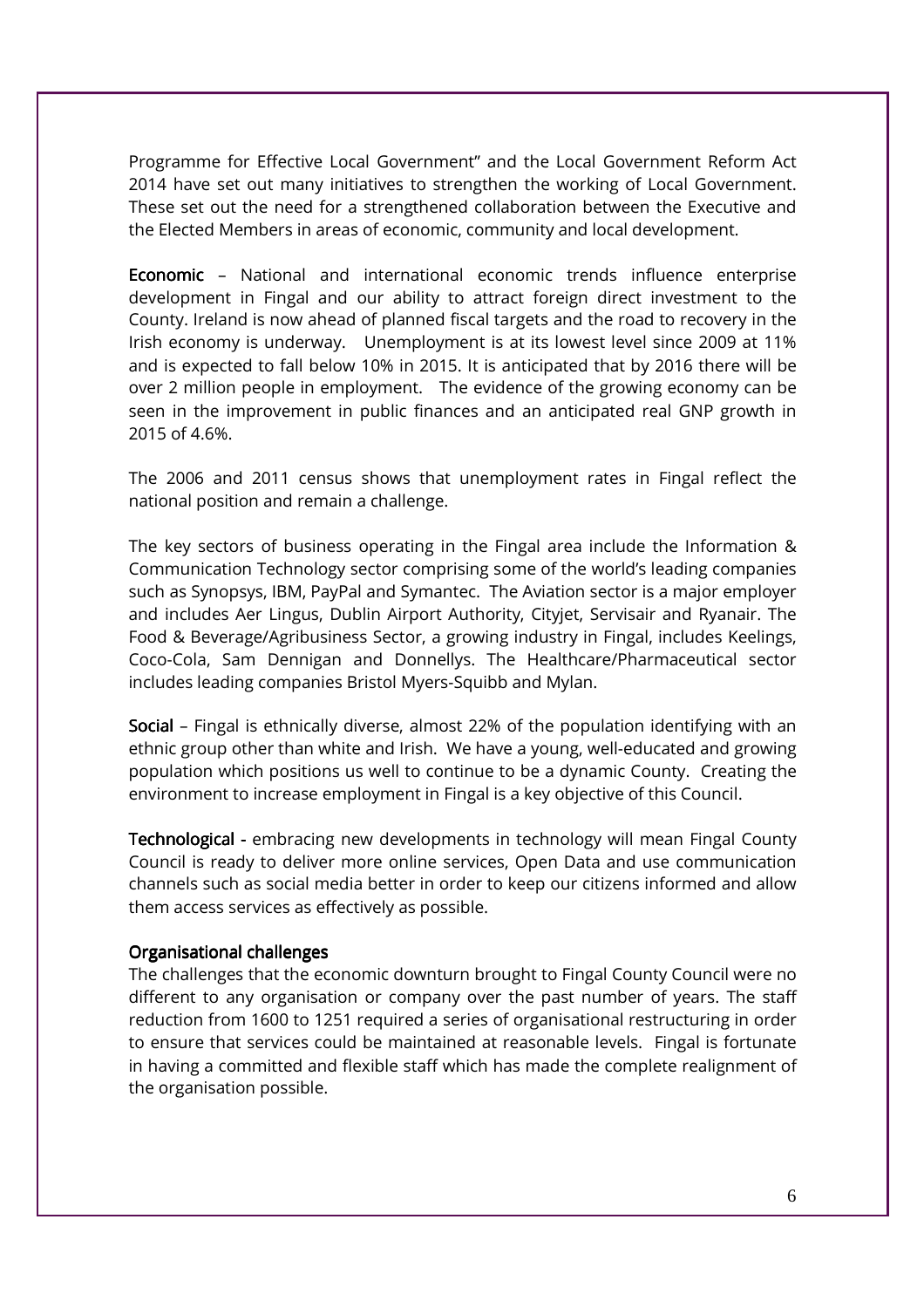Increased efficiencies have been and will continue to be achieved through innovative and enabling technology. Prudent management of finances made it possible to present a progressive budget to the Members in November 2014.

In order to improve customer responsiveness a review of customer service is underway and will be completed in 2015. In addition succession planning is being undertaken in order to address the loss of corporate knowledge associated with retirements. This is necessary because of the high age profile in the organisation.

We also need to strengthen our competence and skills in how we promote and market the investments made by Fingal County Council on behalf of the citizen.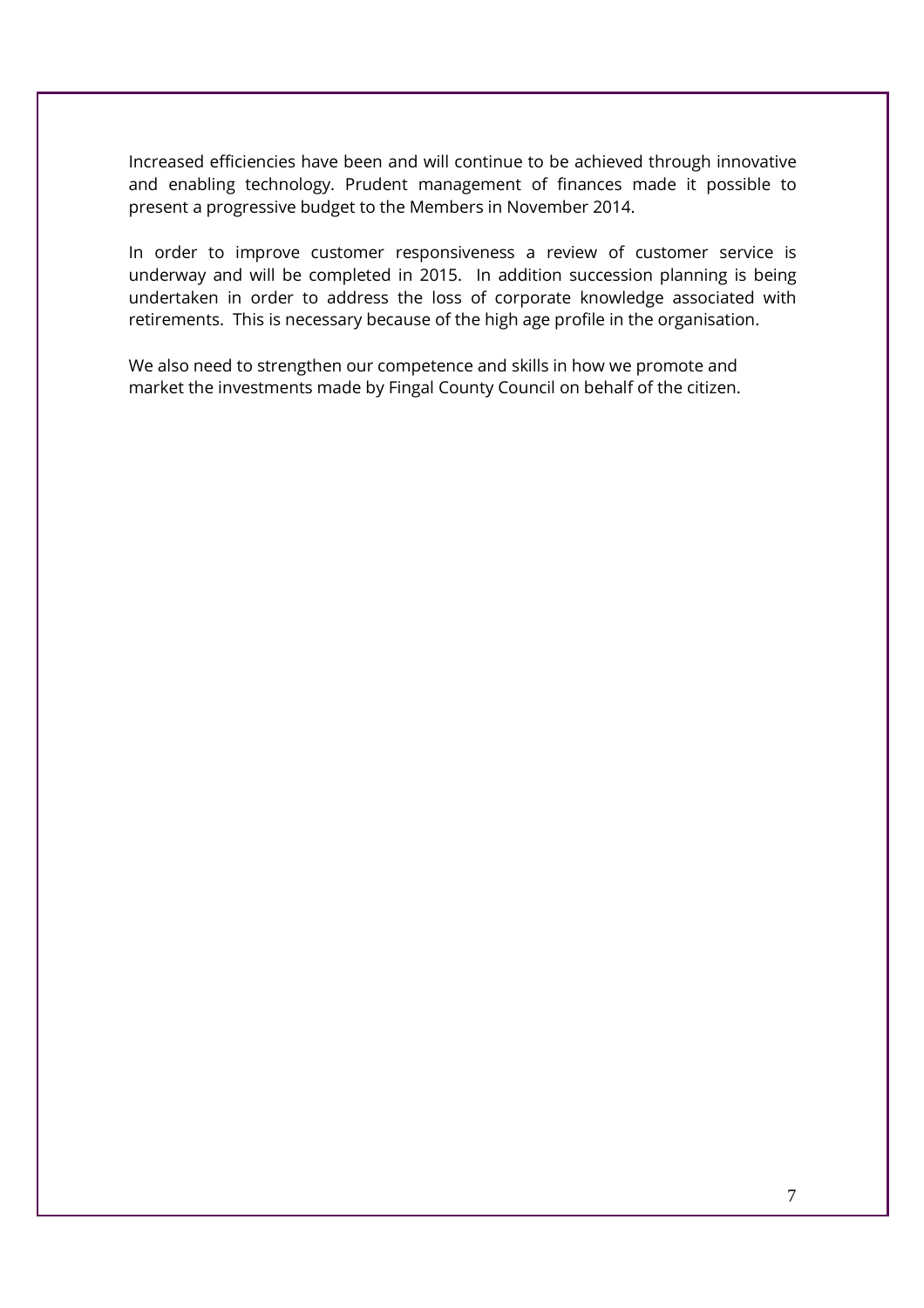## Fingal County Council Mission Statement

j

 "To be the place of choice to live, work, visit and to do business in Ireland. This is reflected through a wide range of strategic assets supporting vibrant communities, prosperous businesses and tourism."

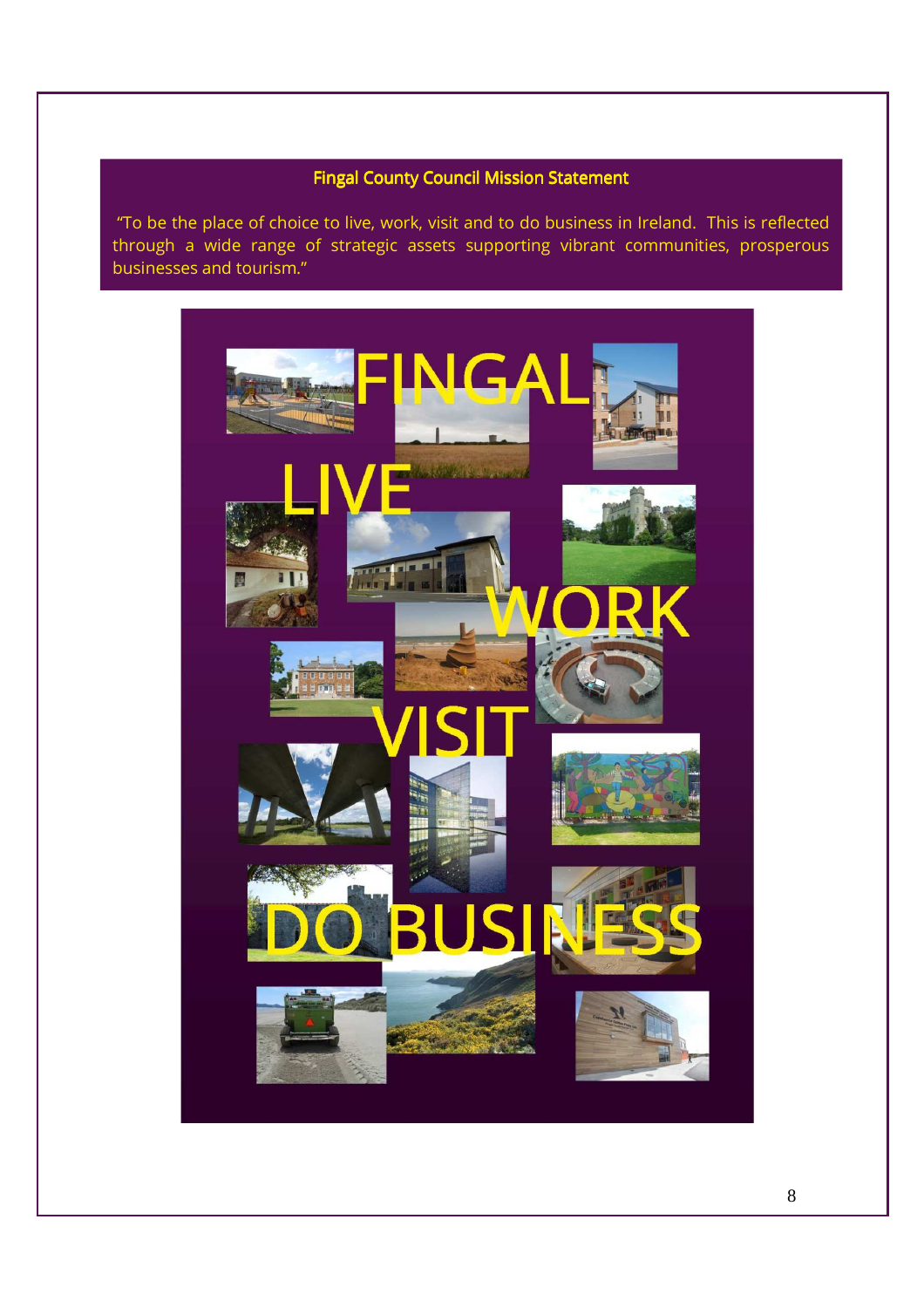#### Core Values of Fingal County Council

Ē I I I I I I

Ī I I I I I I I L

ŕ I I I I I I I I

I I I Ī

- Strong customer and citizen focus
- High standards of conduct, probity and impartiality
- Accountable and Responsive
- Innovative and Inclusive
- Integrity and respect for all

#### Strategic Imperatives/Corporate Objectives

- 1. Develop economic plans and strategies to create an environment to support growth in the Fingal economy, create jobs and support business.
- 2. Implement the Government Housing Strategy to support sustainable communities.
- 3. Strengthen the proposition and marketing of tourism in Fingal through a new tourism plan and engagement with key state agencies.

#### Strategic Priorities:

- 1. Economic Strategies
	- Develop and Implement the Fingal Local Economic & Community Plan
	- Adoption and Implementation of the County Development Plan 2017- 2023
	- National Climate Change Adaption Framework
	- Embracing the initiatives in Putting People First through governance reforms

#### | 2. Housing and Community Strategies

- Implement the Social Housing Strategy 2020 to increase the supply of • Develop and Implement the Fingal Local Economic & Community Plan housing in the County.
- Promote social, cultural and economic development  $\bullet$
- $\bullet$  Promote active citizenship.  $\bullet$  Promote active citizenship.

## 3. Tourism and Events Strategies

- Develop and implement a Tourism Strategy for Fingal that attracts visitors  $\bullet$  to the County and supports the local economy. The supports the supply of  $\bullet$ 
	- Develop and promote the tourism potential of the Heritage Properties.
	- Promote Fingal events nationally and internationally to increase the number of visitors to Fingal.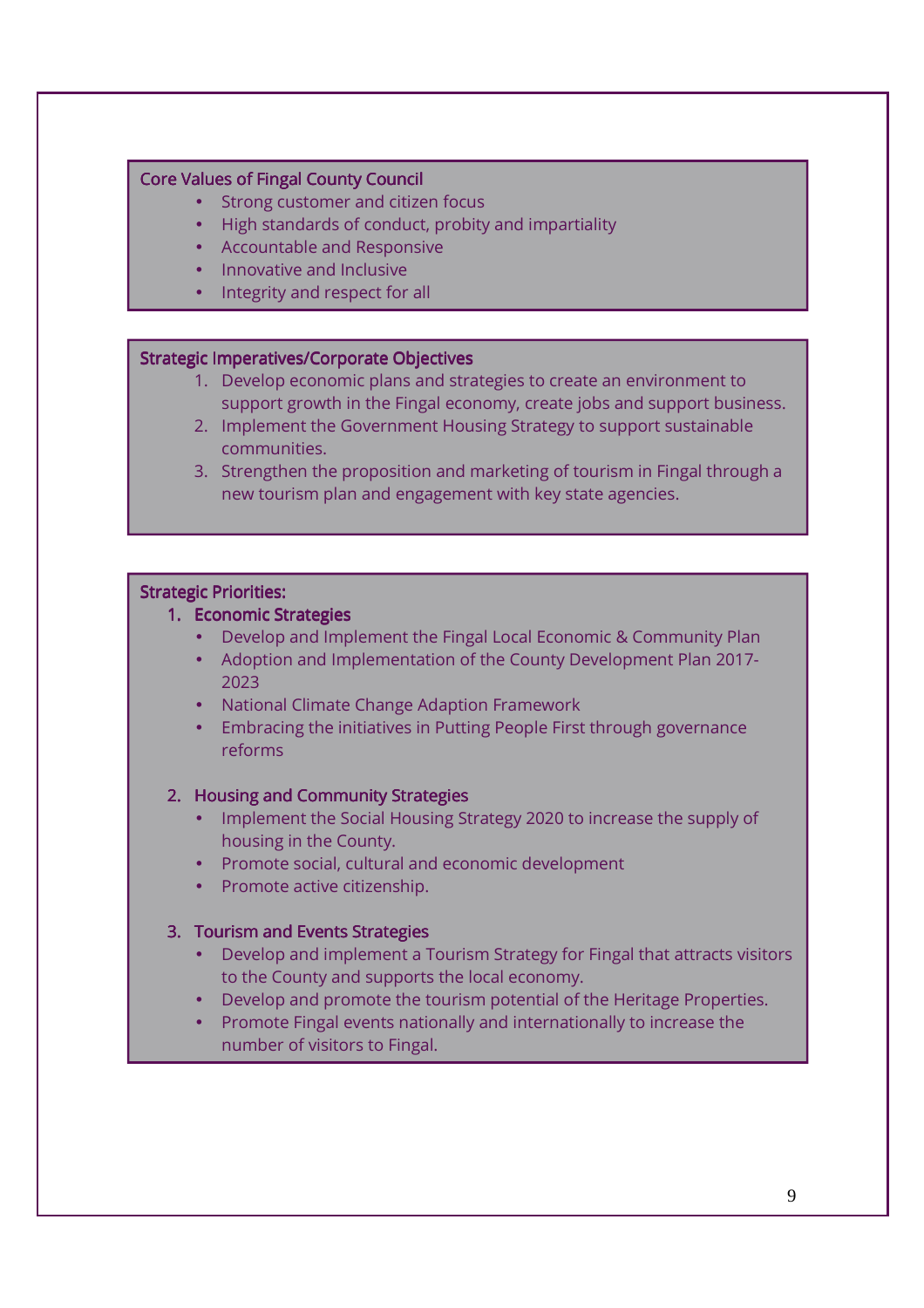Strategic Actions<sup>2</sup>:

Economic Development Services Department (ED)

- ED 1. Establish the Local Community Development Committee (LCDC) in Fingal. These will bring about a more co-ordinated approach to the management of local development and community funding in Fingal.
- ED 2. Identify and implement actions to strengthen and develop the economic and community dimensions of Fingal. This will be done through the Local Community & Economic Plan (LECP) in a manner that both reflects and supports the implementation of the existing Regional Planning Guidelines and proposed Regional Spatial and Economic Strategies.
- ED 3. Co-ordinate, manage and oversee the implementation of local community development programmes including the government's Social Inclusion Community and Activation Programme (SICAP).
- ED 4. Build on the success of the LEO Fingal as the 'first stop shop' for entrepreneurs
- ED 5. Develop a Tourism Strategy for Fingal 2015-2018

## Planning & Strategic Infrastructure Department (PL)

- PL 1. Action the review of the Fingal County Development Plan in 2015 and set out the strategy and objectives for the sustainable development of the county.
- PL 2. Develop a programme that supports increased housing output to meet demand as set out in Construction 2020 A Strategy for a Renewed Construction Sector.
- PL 3. Collaborate with other stakeholders and statutory providers in developing the essential infrastructure necessary for economic and social development.
- PL 4. Contribute to the achievement of a sustainable transport system for all the citizens.
- PL 5. Deliver an effective and efficient development management service to the public.

|              | <b>Housing Department (HS)</b>                                    |
|--------------|-------------------------------------------------------------------|
| <b>HS 1.</b> | Implement the Governments 'Social Housing Strategy 2020: Support, |
|              | Supply and Reform' in Fingal                                      |
| <b>HS 2.</b> | Adopt and Implement a progressive County Development Plan 2017-   |
|              | 2023 that supports the roll out of the Fingal Housing Strategy.   |
| HS 3.        | Maximise occupancy of social housing stock.                       |
|              |                                                                   |

 $2$  Note: Department actions are not listed in any order of priority.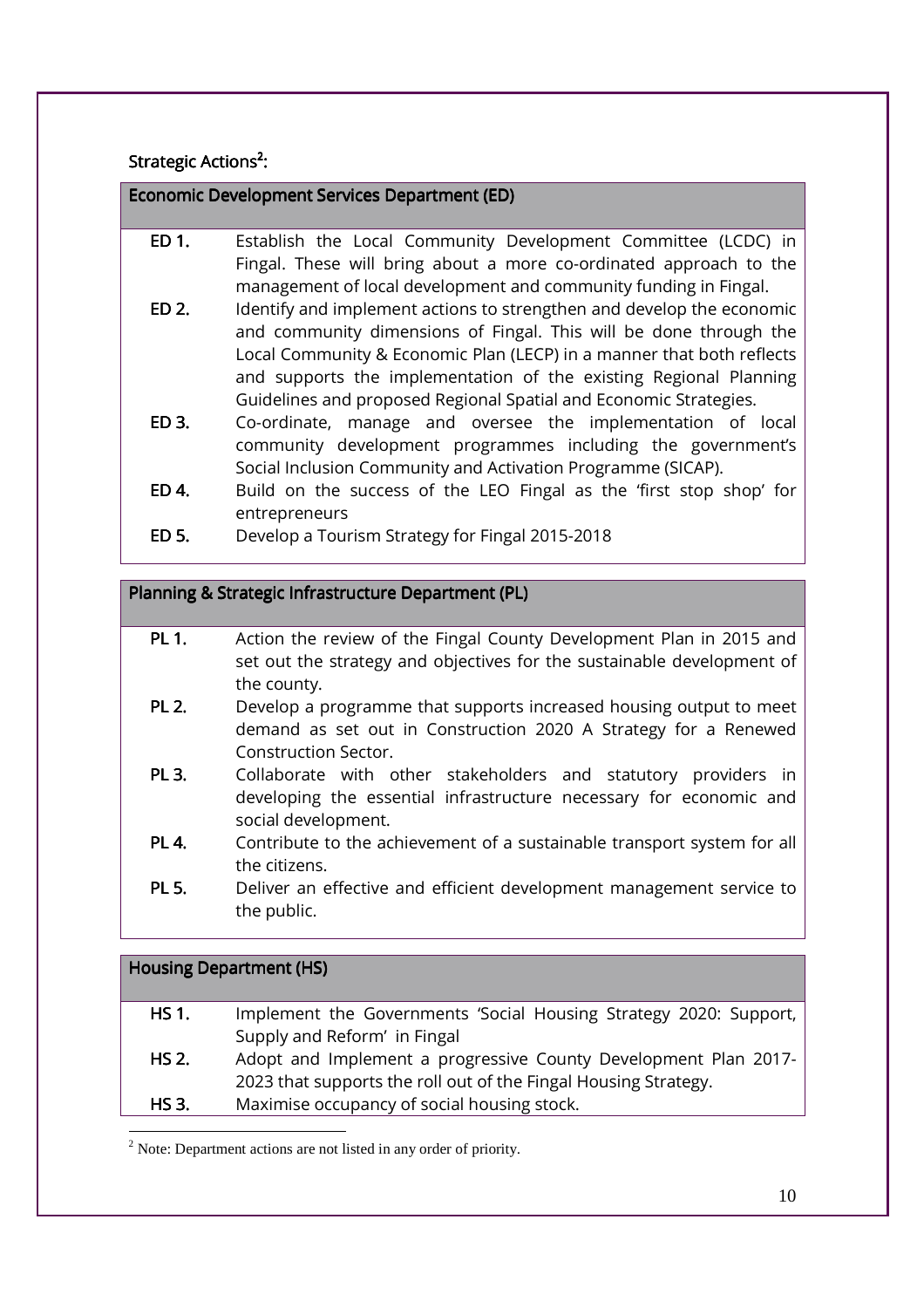- HS 4. Deliver the social housing procurement programme in line with the Fingal Housing Strategy.
- HS 5. Plan, administer and manage the Housing Assistance Payment
- HS 6. Implement the actions under the Traveller Accommodation Programme 2014 – 2018
- HS 7. Implement the actions under the Fingal Age Friendly Strategy Initiative 2012-2017

#### Community Department (CS)

- CS 1. Implement the Fingal Community Development Strategic Plan 2010- 2015
- CS 2. Develop a strong Public Participation Network and implement a Well-Being Plan for the citizens of Fingal.
- CS 3. Implement the Arts Plan 2013- 2017
- CS 4. Implement the "Opportunities for All A strategy for Public Libraries 2013-2017.
- CS 5. Implement the Sports Strategy Supporting Sport in Fingal, 2011-2016.
- CS 6. Implement the actions under the Fingal Age Friendly Strategy Initiative 2012-2017
- CS 7. The demographic profile of Fingal reveals a young, well-educated, fast growing and diverse county with areas of deprivation and economic disadvantage, particularly parts of Blanchardstown and Balbriggan. Vulnerable communities, both emerging and long established, are at risk. We will ensure that equality of access to services is available to all communities in Fingal; in particular those disadvantaged and marginalised areas. We will support and assist people to participate in and contribute to their community.

## Environment & Water Services Department (ENW)

 $\overline{a}$ 

- ENW 1. Develop an adaptation policy regime in line with the National Climate Change Adaptation Framework
- ENW 2. Protect and enhance the natural environment of Fingal through effective education, awareness, monitoring and enforcement of national and local legislation and policy.
- ENW 3. Improve energy efficiency by 3% per year and an overall target of 33% by 2020.
- ENW 4. Act as Irish Water's agents under the Service Level Agreement that was adopted on 1 January 2014.
- ENW 5. Implementation of the Eastern and Midlands Region Waste Management Plan 2015-2021 and the River Basin Management Plan 2015-2021.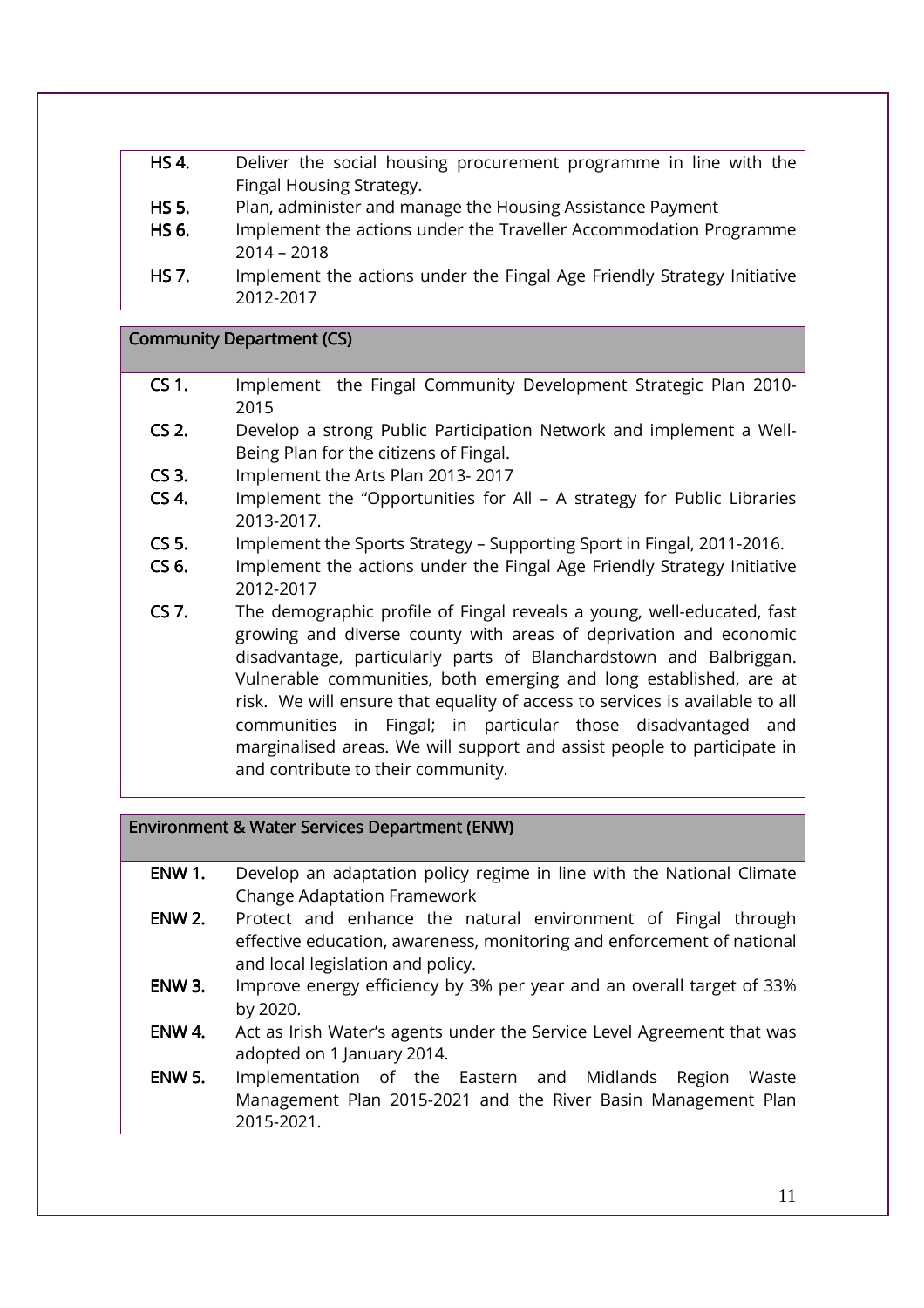#### Operations Department (OP)

- OP 1. Improve accessibility for citizens
- OP 2. Provide safe transport infrastructure
- OP 3. Deliver core operational services in the most efficient and effective manner possible.
- OP 4. Train and resource personnel to meet the demands of the citizens across all operational areas.
- OP 5. Keep our beaches clean and free from pollution.
- OP 6. Manage and maintain the four Harbours in Fingal to an acceptable standard.

#### Corporate Affairs Department (CR)

- CR 1. Implement all new reforms enunciated in Putting People First in a timely manner.
- CR 2. Adopt best practice through the establishment of a strong audit committee and internal controls.
- CR 3. Deliver an effective and efficient service to the Elected Members and in doing so strengthen their democratic mandate.
- CR 4. Conduct our business in a literacy friendly manner.
- CR 5. Assess equality and human rights issues that may be relevant to the functions and purpose of our organisation and the policies, plans and actions in place or proposed to be put in place to address those issues.
- CR 6. Maintain our environment for the enjoyment of all citizens of Fingal and take appropriate action if our environment is threatened.

#### Information Technology Department (IT)

- IT 1. Develop and Implement a Digital Strategy to become a Digital Council
- IT 2. Optimise systems and services to enable Citizens, Staff and Councillors to utilise mobile technologies.
- IT 3. Innovate and lead on national projects (e.g. Open Data and Knowledge Management) and support the analysis, design and deployment of innovative business processes.
- IT 4. Promote a culture of continuous improvement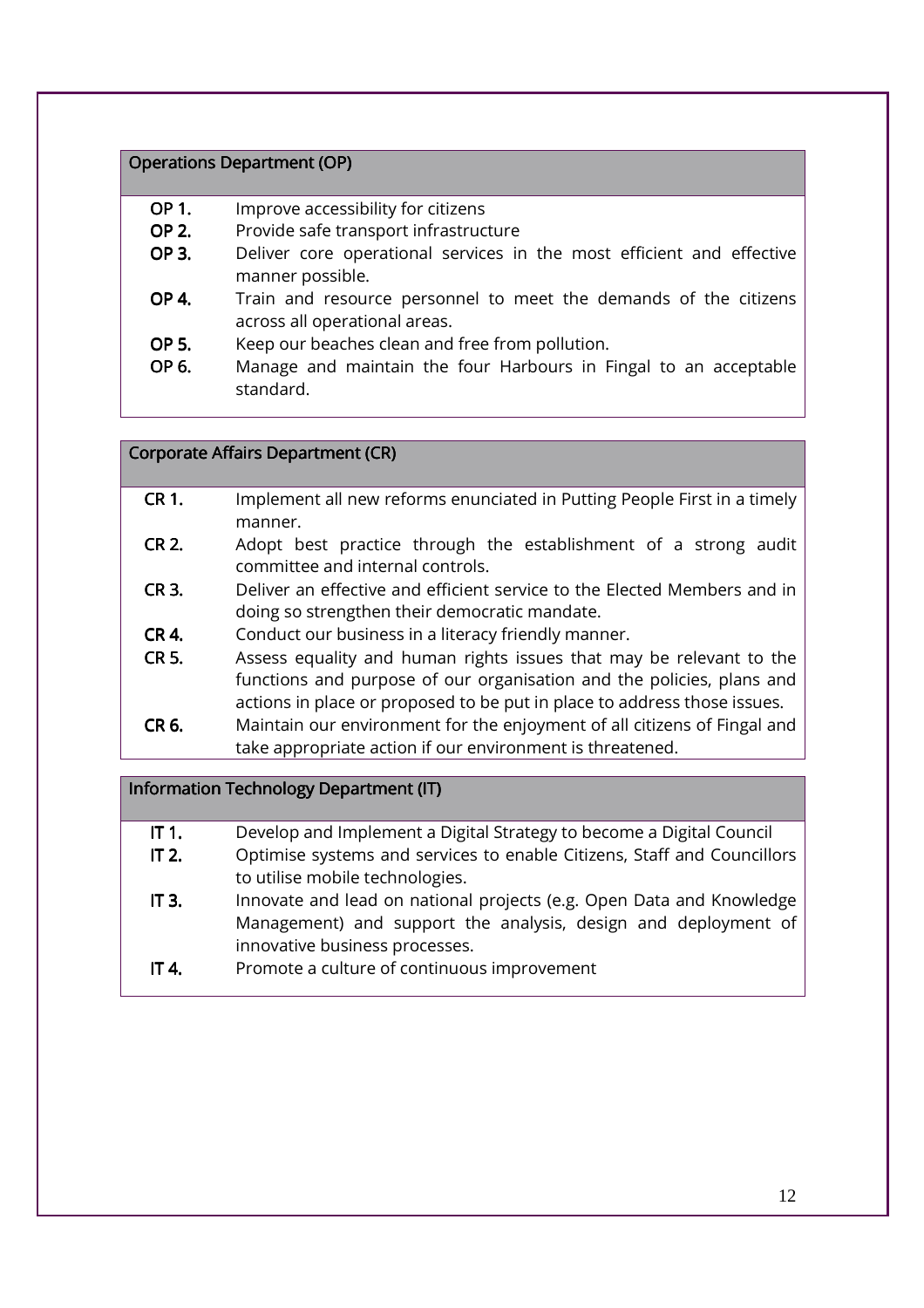#### Human Resources Department (HR)

- HR 1. Develop a culture that allows staff to reach their full potential and to contribute positively to the Council through relevant training and development.
- HR 2. Adopt best practice in relation to all Health & Safety matters.
- HR 3. Prioritise the implementation of Labour Activation Schemes and facilitate the recruitment of Graduates.

#### Finance Department (F)

- F 1. Deliver the Capital Programme 2014-2017 subject to available funding
- F 2. Monitor the short and long term financing needs of the Council
- **F 3.** optimise the use of resources and obtain value for money
- F 4. Adopt best practice in relation to procurement.

## **Architects Department (AR)**

| AR 1. |                             |  |  | Provide quality architectural design, conservation, urban design, |  |  |
|-------|-----------------------------|--|--|-------------------------------------------------------------------|--|--|
|       |                             |  |  | building procurement and quantity surveying services to all       |  |  |
|       | departments of the Council. |  |  |                                                                   |  |  |

- AR 2. Prepare a Swords Castle Architectural Masterplan proposing works and measures which will regenerate Swords Castle and its environs.
- AR 3.

## Law Department (L)

L 1. Provide a comprehensive in-house legal service to the Chief Executive and all of the Council's Departments relating to the broad and varied range of statutory functions that the local authority is responsible for.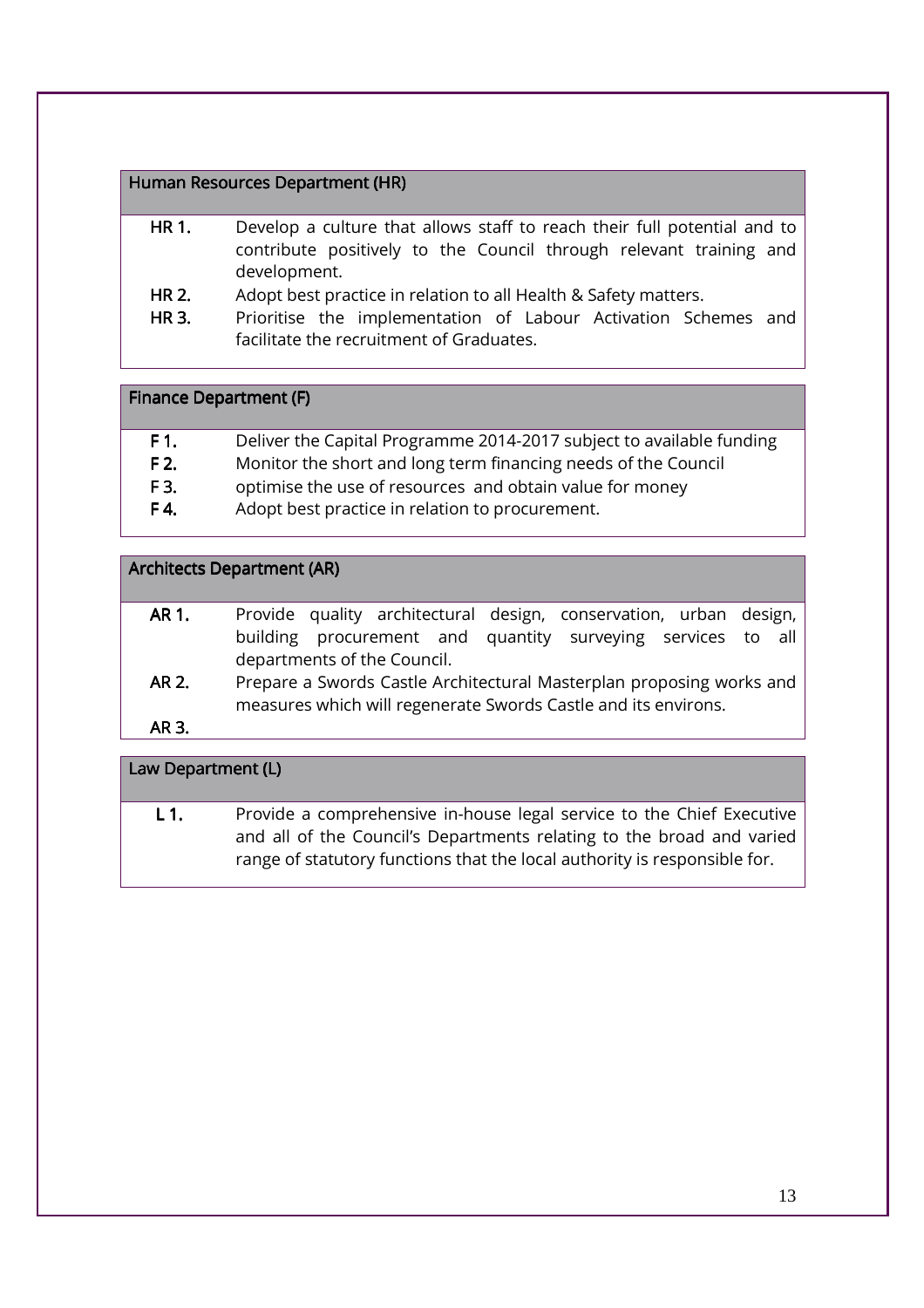#### Implementation and Monitoring

The Corporate Plan sets out the framework for the Annual Service Delivery Plan. Section 134A of the Local Government Act 2001 (as inserted by Section 50 of the Local Government Reform Act 2014) requires that an Annual Service Delivery Plan be prepared setting out in detail the activities to be undertaken across all key function areas so as to deliver on the Corporate Plan objectives and be linked to the budgetary process and the performance management & development system (PMDS) and relevant performance indicators developed by National Oversight & Audit Commission (NOAC). The Annual Service Delivery Plan will be presented to the Elected Members for adoption in 2015.

There will be an annual progress report to the Council as part of the Annual Report and updates will be provided in the Chief Executives Monthly Management Report.

The National Oversight and Audit Commission (NOAC) will monitor the adequacy of the Corporate Plan and evaluate its' implementation and a copy of this Plan will be submitted to NOAC following its adoption by the Elected Members.

Once adopted the Corporate Plan will be published on the Council's website and copies will be circulated to the following:

- Elected members of Fingal County Council
- Staff of the Council
- Members of the LCDC
- Members of the SPC's
- Fingal PPN Secretariat
- Fingal Age Friendly County Alliance
- Fingal Senior Citizen's Forum
- The Department of the Environment, Community & Local Government
- National Oversight & Audit Commission
- Other Local Authorities

This Corporate Plan is adopted on the basis that it will be reviewed once the Local Economic Community Plan has been adopted by the Elected Members.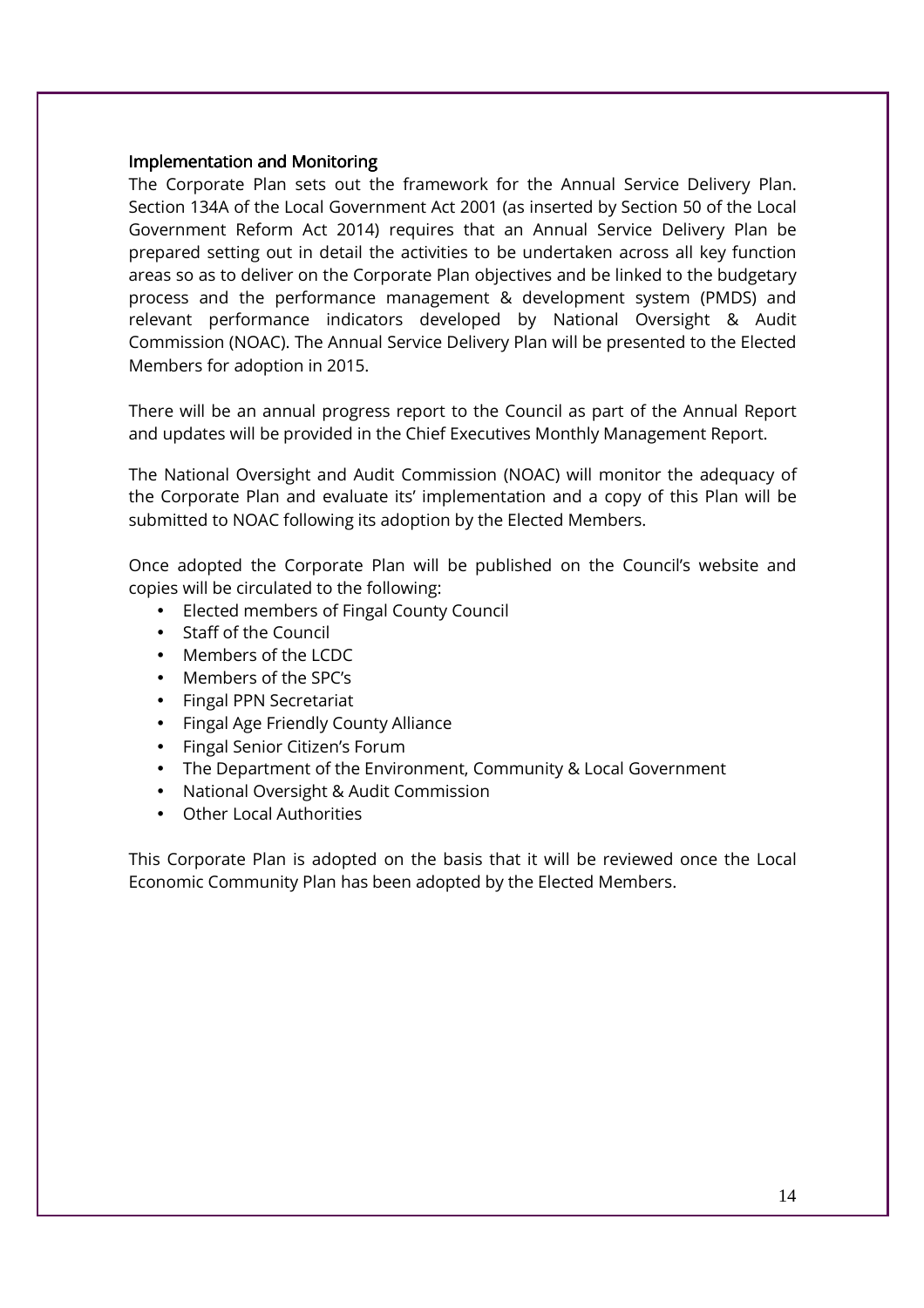## List of Appendices:

| Appendix 1                                                        | List of Strategy and Policy documents relevant to Fingal County |  |  |
|-------------------------------------------------------------------|-----------------------------------------------------------------|--|--|
|                                                                   | Council                                                         |  |  |
| Appendix 2                                                        | Corporate Plan Consultees                                       |  |  |
| Appendix 3                                                        | County Development Plan Zoning 2011-2017                        |  |  |
| Appendix 4                                                        | Committees of the Council                                       |  |  |
| Appendix 5                                                        | Elected Members June 2014 - June 2019                           |  |  |
| Appendix 6<br>Fingal County Council Organisational Structure 2014 |                                                                 |  |  |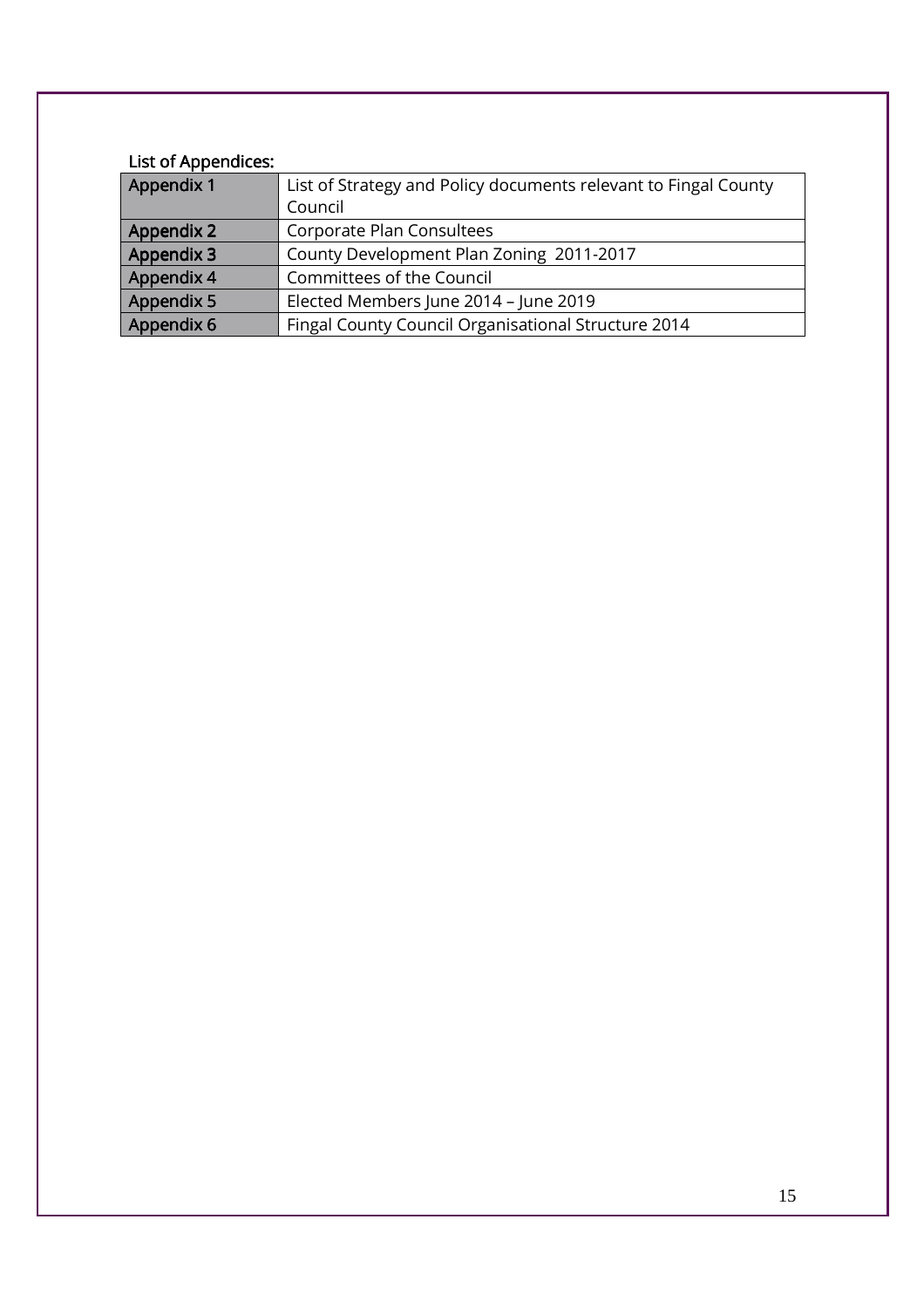## Appendix 1 - Strategy & Policy Documents relevant to Fingal County Council National/EU

- Role of Fingal County Council in progressing and playing its part in existing relevant national policies and existing/future nation partnership agreements
- National Development Plan for the period to 2016
- Infrastructure & Capital Investment Programme and associated strategies
- DECLG Strategy Statement 2011 2014 and any subsequent Strategy **Statements**
- National Spatial Strategy
- Public Service Reform Plan 2014-2016
- Construction 2020 A Strategy for a Renewed Construction Sector
- Homelessness Policy Statement 2013
- Traveller Accommodation Programme 2014 2018
- Keeping Communities Safe Fire Services Framework
- National Climate Change Adaptation Framework
- National Disability Strategy
- National Housing Strategy for People with a Disability 2011-2016
- Social Housing Strategy
- Action Programme for Effective Local Government, Putting People First
- Implementation Plan on the State's Response to Homelessness
- "Opportunities for All" A Strategy for Public Libraries 2013 2017
- Medium-Term Economic Strategy 2014-2020, Action Plan for Jobs, Construction 2020
- Our Sustainable Future a Framework for Sustainable Development for Ireland
- Open Government Partnership Ireland National Action Plan 2014-2016
- National Policy Framework for Children 2014-2020
- Food Harvest 2020
- Making it Happen Growing Enterprise for Ireland
- Delivering our Green Potential Government Policy Statement on Growth and Employment in the Green Economy
- Developing a Green Enterprise
- Our Cities: Drivers of National Competitiveness
- Energising Ireland's Rural Economy Commission for the Economic Development of Rural Areas (CEDRA)
- Local Government Sectoral Strategy to Promote Employment and Support Local Enterprise – "Supporting Economic Recovery and Jobs – Locally"
- Supporting Enterprise, Local Development and Economic Growth
- Fingal Age Friendly County Strategy 2012-2017 + (Revised Strategy)
- World Health Organisations Global Friendly Cities Guide
- National Positive Ageing Strategy
- Dublin Declaration of Age Friendly Cities & Communities 2013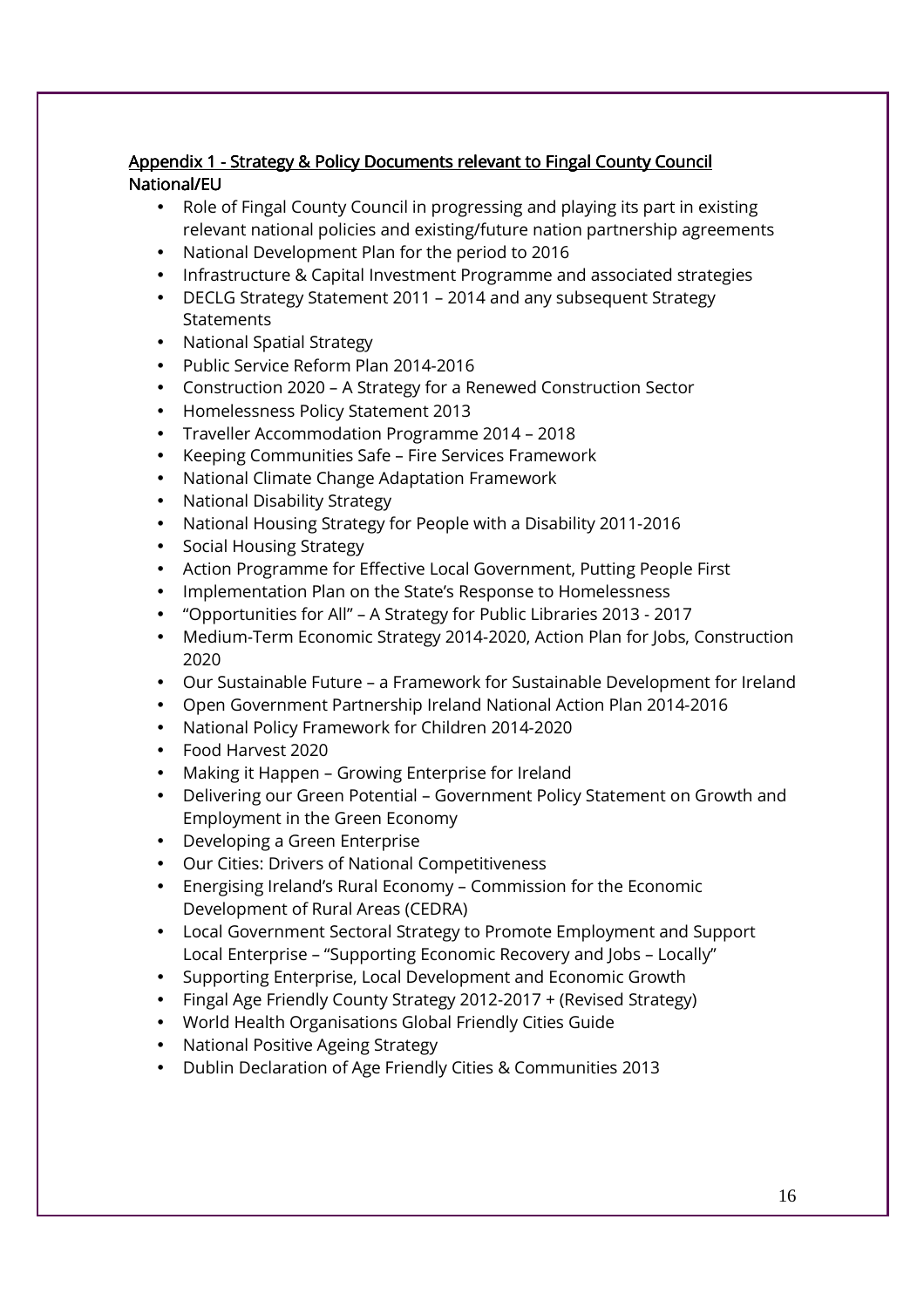#### Regional

- Regional Planning Guidelines & Regional Spatial and Economic Strategies other local authorities best practice
- The Regional Indicators Report monitoring Framework for the Implementation of the Regional Planning Guidelines
- Regional Waste Management Plan
- River Basin Management Plan
- Strategy Plans of other Regional Bodies, for example, HSE, Garda Síochána
- EIP European Innovation Partnership on Active & Healthy Ageing Action Plan

#### Local

- Fingal County Development Plan 2011-2017
- Local Area Plans & Studies
- Fingal Heritage Plan
- Local Economic & Community Plan
- Fingal PPN Well-Being Plan
- Fingal Leisure Strategy
- Biodiversity Strategy
- Tree Strategy
- Arts Plan date  $2013 2017$
- Sports Strategy Supporting Sport in Fingal 2011 2016
- Housing Strategy.
- Fingal Community Development Strategic Plan 2010 2015
- Fingal Disability Implementation Plan 2008 2010
- Skerries Age Friendly Town Action Plan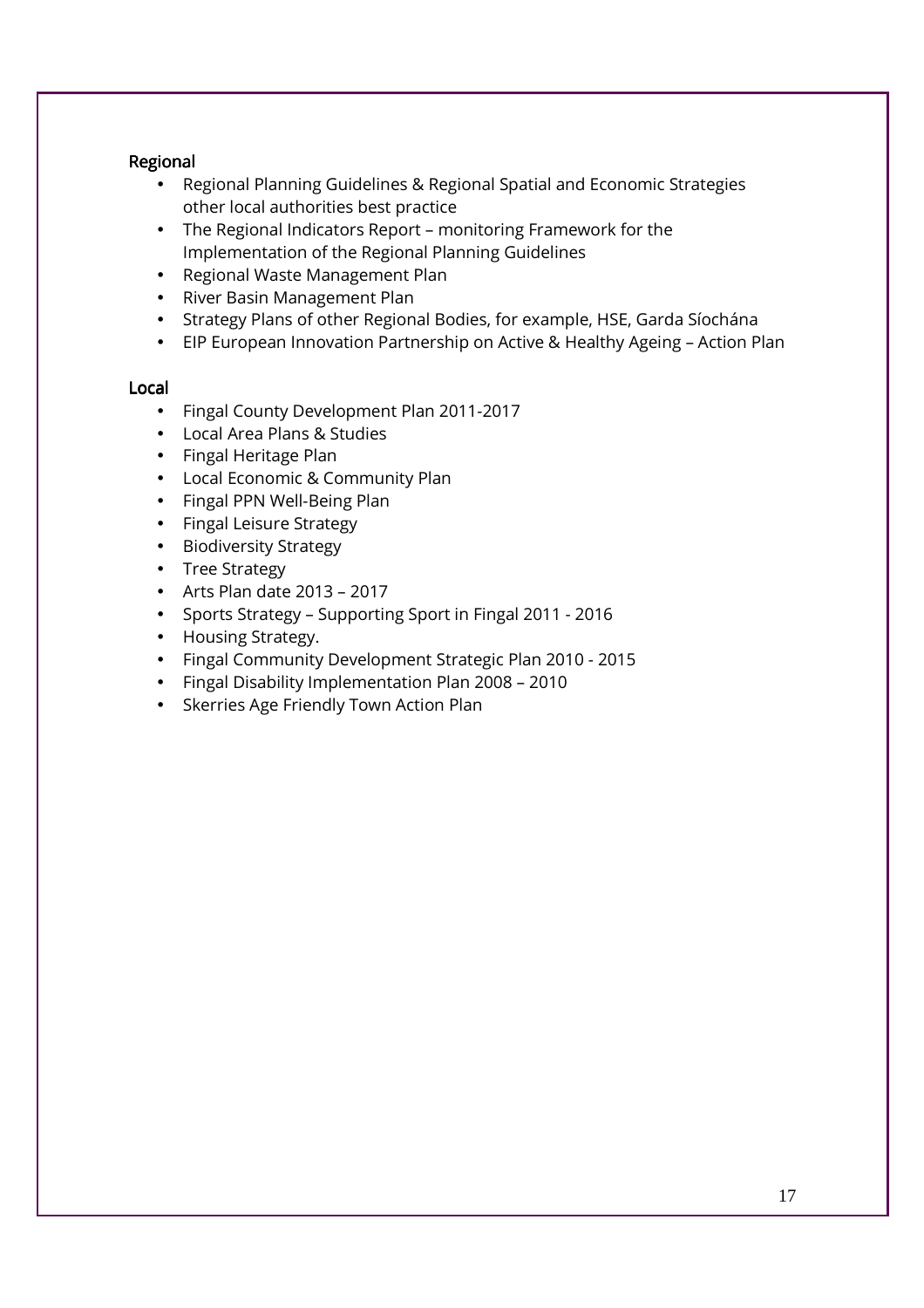## Appendix 2 – Consultees

### Internal: Internal:

- Corporate Policy Group
- Fingal County Council Councillors
- Council Staff

## External: External:

- Local Community Development Committee (LCDC)
- Placed on Fingal County Council Website
- Fingal Age Friendly County Alliance
- Fingal Senior Citizen's Forum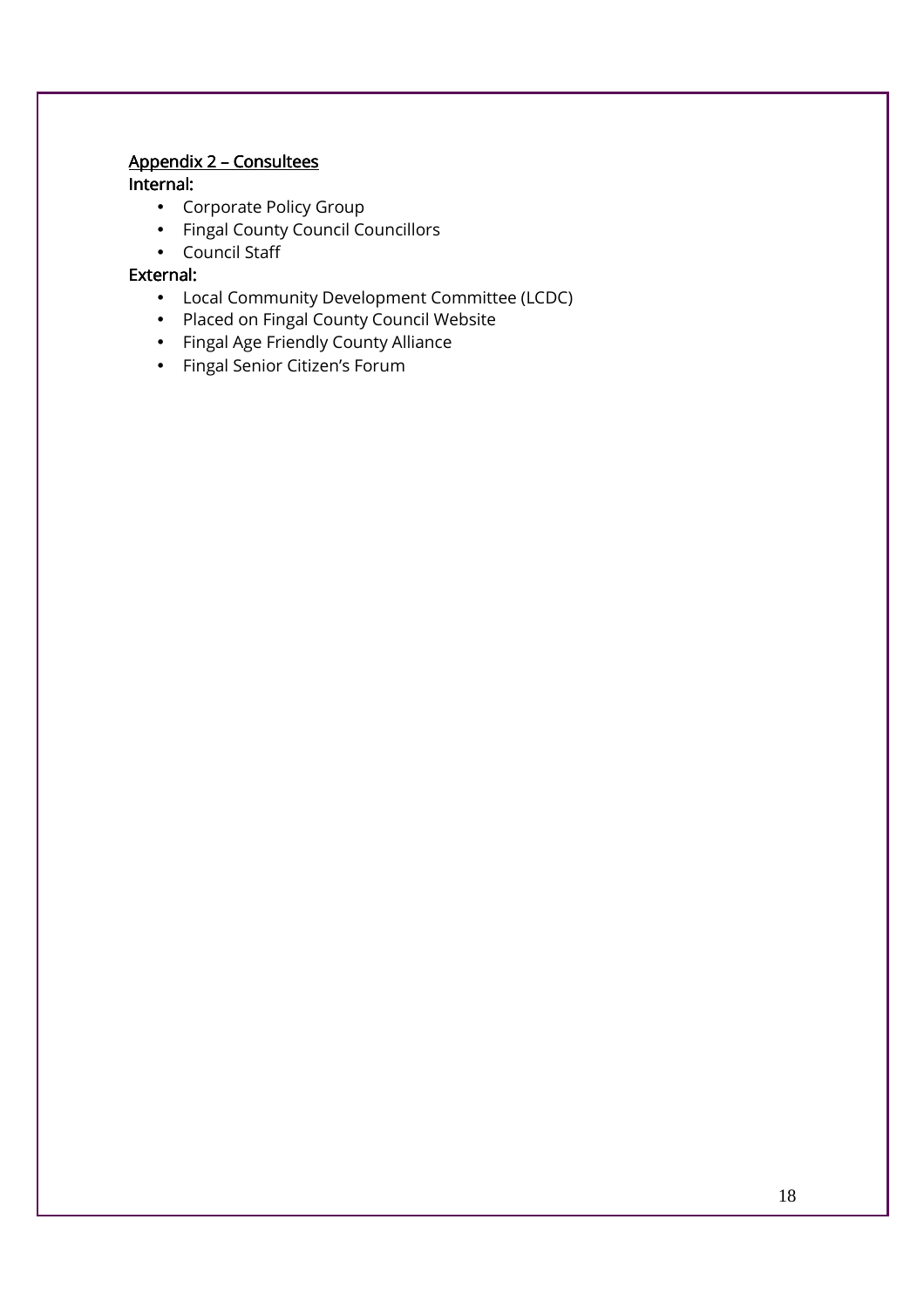#### **Appendix 3 - 2011-2017 County Development Plan Zoning** (area in each including

Variations up to 9<sup>th</sup> October 2014. Note - excludes roads area)

| <b>Zoning</b>                       | Area (ha rounded) |
|-------------------------------------|-------------------|
|                                     |                   |
| Economic:                           | 3980              |
| Mixed Use/Other:                    | 615               |
| Rural/Recreation:                   | 34,459            |
| Residential:                        | 4312              |
| <b>Total Zoning</b>                 | 43,366            |
| <b>Total County including roads</b> | 45,725            |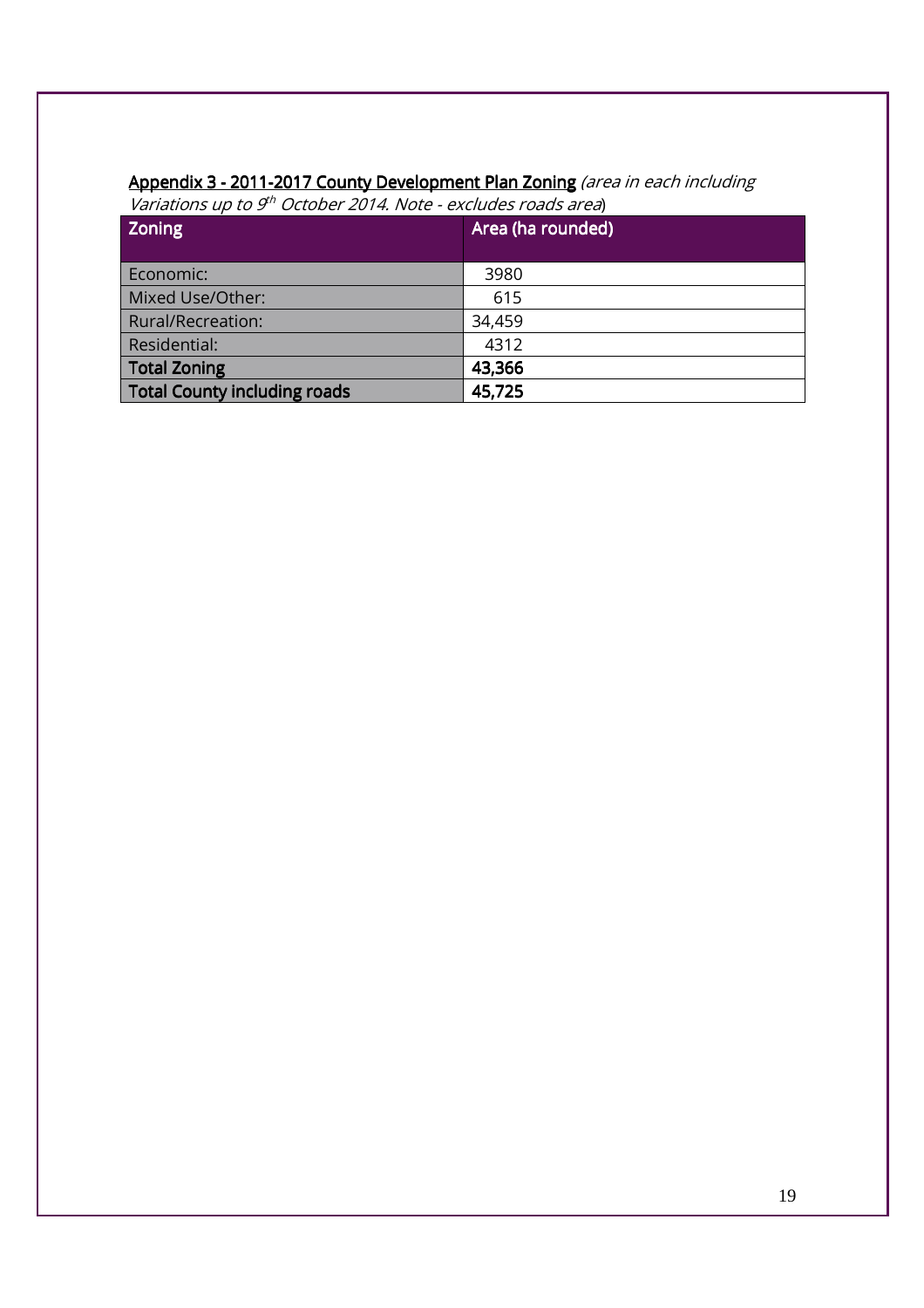## Appendix  $4$  – Committees of the Council

County Council – 40 Members

Mayor M Murray (June 2014 – June 2015) Deputy Mayor T Leddy (June 2014 – June 2015)

#### Area Committees:

- Castleknock/Mulhuddart Area Committee Cllr. E Loftus, Area Chairperson 15 Members
- Balbriggan/Swords Area Committee Cllr. G Maguire, Area Chairperson 17 Members
- Howth/Malahide Area Committee Cllr. A Lavin, Area Chairperson 8 Members

#### Corporate Policy Group:

The role of the Corporate Policy Group (CPG) is to advise and assist the elected Council in the formulation, development, monitoring and review of policy. It consists of the Mayor and the Chairpersons of the six Strategic Policy Committees:

Cllr. M Murray (Mayor) Cllr. E O'Brien, Chairperson Transportation SPC Cllr. K Farrell, Chairperson Housing SPC Cllr. A Devitt, Chairperson Arts, Culture, Heritage & Community SPC Cllr. C O'Callaghan, Chairperson Planning & Strategic Infrastructure SPC Cllr. P Donnelly, Chairperson Water & Environment Services SPC

Cllr. K Dennison, Chairperson Economic Development & Enterprise SPC

Strategic Policy Committees: The role of the Strategic Policy Committees is to formulate, develop, monitor and review policy which relates to the functions of the Council.

| <b>SPC</b>                                        | Chairperson         | <b>Total</b><br>membership | <b>Councillors</b> | Non-<br><b>Councillors</b> |
|---------------------------------------------------|---------------------|----------------------------|--------------------|----------------------------|
| Transportation                                    | Cllr. E O'Brien     | 9                          | 6                  | 3                          |
| <b>Housing</b>                                    | Cllr. K Farrell     | 15                         | 10                 | 5                          |
| Art, Culture, Heritage &<br>Community             | Cllr. A Devitt      | 9                          | 6                  | ς                          |
| Planning & Strategic<br>Infrastructure            | Cllr. C O'Callaghan | 12                         | 8                  | 4                          |
| <b>Water &amp; Environment</b><br><b>Services</b> | Cllr. P Donnelly    | 9                          | 6                  | 3                          |
| <b>Economic Development</b><br>& Enterprise       | Cllr. K Dennison    | 15                         | 10                 | 5                          |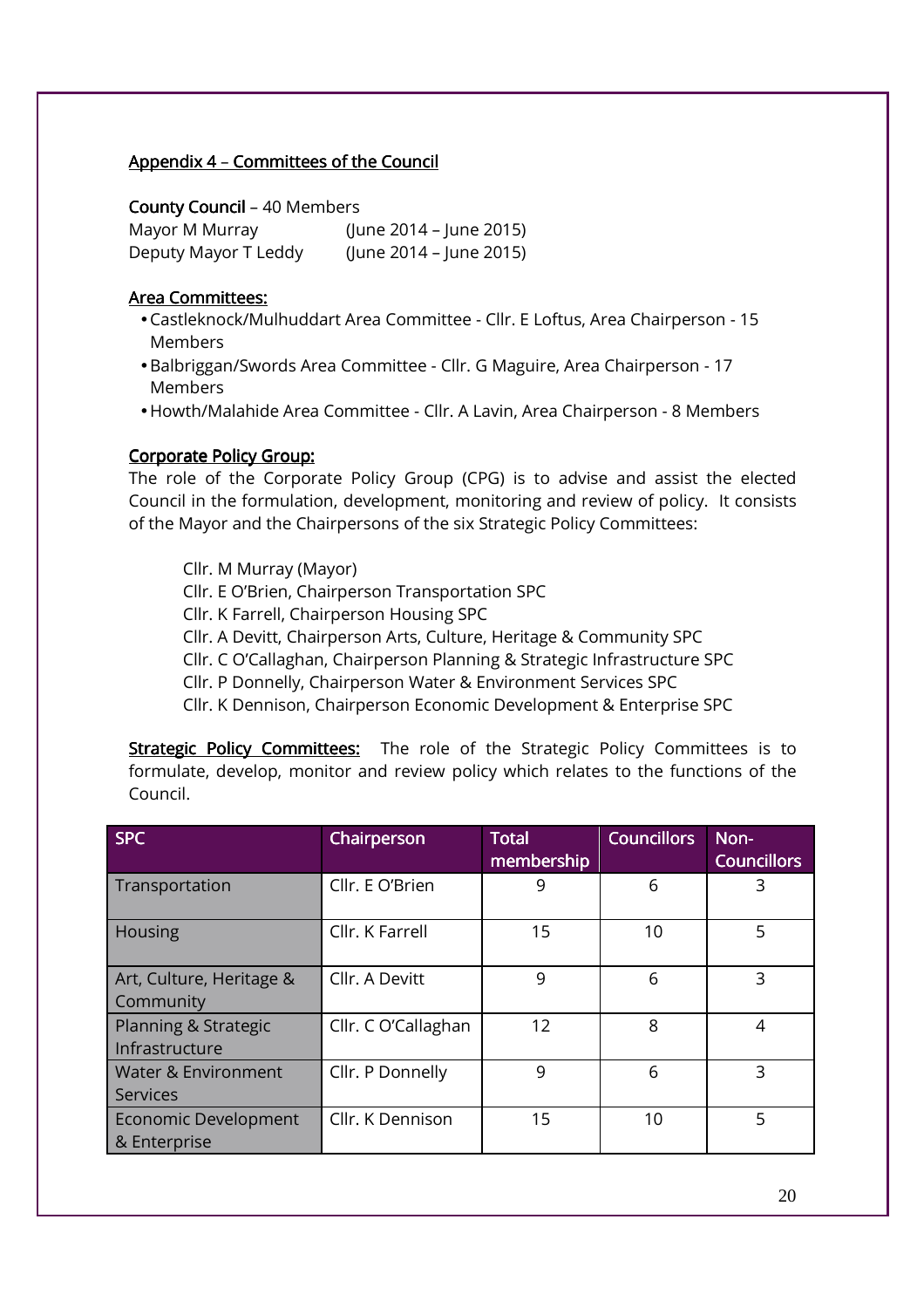#### Appendix 5 – Elected Members, Fingal County Council June 2014 – June 2019

#### Balbriggan Electoral Area

JP Browne Ken Farrell Barry Martin David O'Connor Brian Dennehy Grainne Maguire Tony Murphy Malachy Quinn

#### Castleknock Electoral Area

Jack Chambers Ted Leddy Mags Murray Natalie Treacy

Sandra Kavanagh Eithne Loftus Roderic O'Gorman

## Howth/Malahide Electoral Area

 Jimmy Guerin Anthony Lavin Daire Ní Laoi Cian O'Callaghan David Healy Brian McDonagh Eoghan O'Brien Keith Redmond

#### Mulhuddart Electoral Area

Kieran Dennison Annette Hughes Mary McCamley Lorna Nolan

Paul Donnelly Edmond Lukusa David McGuinness Matthew Waine

## Swords Electoral Area

Darragh Butler Anne Devitt Philip Lynam Joe Newman Duncan Smith

Eugene Coppinger Adrian Henchy Paul Mulville Justin Sinnott